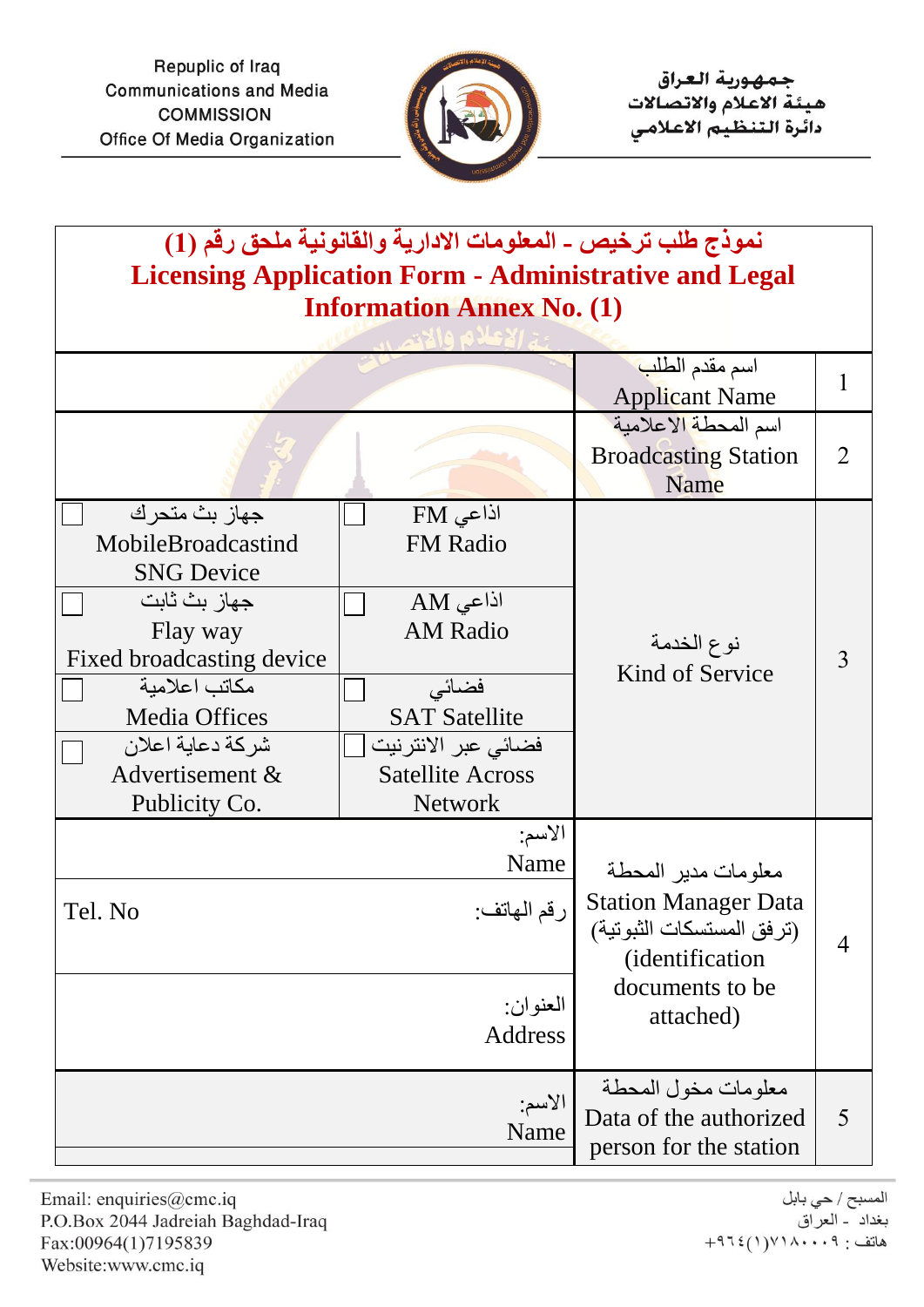Repuplic of Iraq **Communications and Media COMMISSION** Office Of Media Organization



جمهورية العراق هيئة الاعلام والاتصالات دائرة التنظيم الاعلامى

| Tel.                                                                                                                                                                                                    | رقم الهاتف:<br>N <sub>o</sub><br>العنوان:<br>Address | (ترفق المستسكات الثبوتية)<br><i>(identification)</i><br>documents to be<br>attached                                                                                                                                                                                                                     |   |
|---------------------------------------------------------------------------------------------------------------------------------------------------------------------------------------------------------|------------------------------------------------------|---------------------------------------------------------------------------------------------------------------------------------------------------------------------------------------------------------------------------------------------------------------------------------------------------------|---|
| Governmental Party<br>] <mark>منظمة غير حكو</mark> مية<br>Non-Governmental Organization<br><mark> شركة خاص</mark> بة / اسم وجنسية الشركة <mark> </mark><br>Private Co, / Company's Name and Nationality | <u> جه</u> ة حكومية<br>غیر ها <u>:</u><br>others     | اسم الشركة المؤسسة (عائدية<br>المحطة) و <mark>جن</mark> سيتها<br>Name of the founding<br>C0. (to whom the Co.<br>belong) and Co.'s<br><b>Nationality</b><br>(ترفســـق كافــــــــة الأو <mark>ر</mark> اق<br>التأسيسة ل <mark>لشركة)</mark><br>(All Co.'s foundation<br>documents should be<br>attached | 6 |
|                                                                                                                                                                                                         | الايميل:<br>Email<br>غير ها:<br>Others               | تفاصيل اخر ي<br>Other details                                                                                                                                                                                                                                                                           |   |
| - website:<br>- Face book:<br>- Twitter:<br>- Instagram:<br>- YouTube:<br>- Telegram:<br>- others:                                                                                                      |                                                      | الموقع الالكتروني او اي من<br>وسائل التواصل الاجتماعي<br>التابعة للمؤسسة الاعلامية<br>the website or any of<br>the social media of the<br>media organization                                                                                                                                            | 8 |
| I undersigned below undertake to do the<br>followings:<br>1. All information mentioned above is<br>correct.<br>2. Compliance with CMC terms and<br>conditions mentioned in the license,                 |                                                      | انبي الموقع أدناه اتعهد بما يلبي :-<br>1. صحة المعلومات الواردة في اعلاه .<br>2. الالتزام بضوابط وشروط الهيئة في<br>الترخيص ، والبث وفقا لمدونات وقواعد<br>البث و الار سال المعتمدة.                                                                                                                    |   |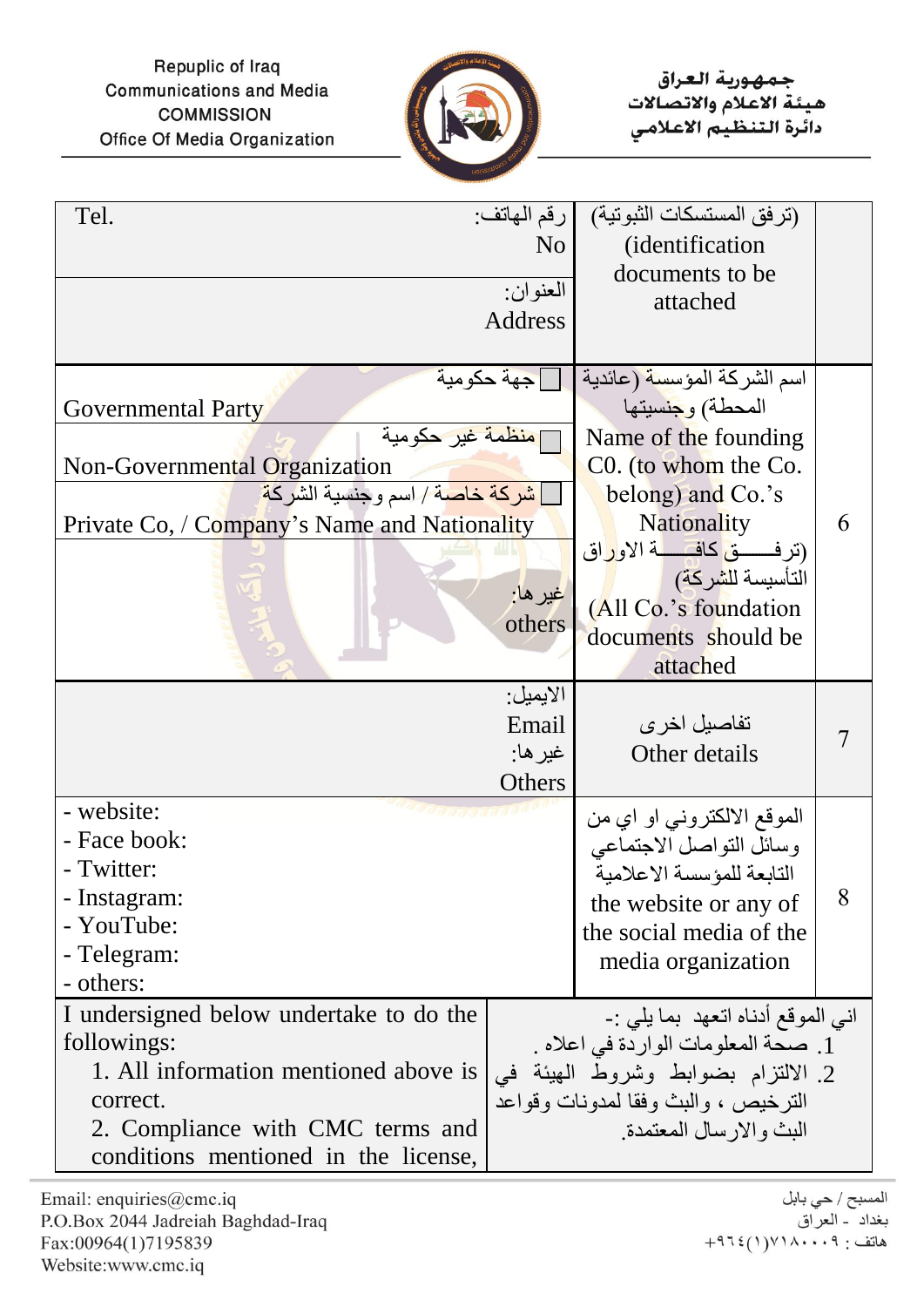Repuplic of Iraq **Communications and Media COMMISSION** Office Of Media Organization



حمهورية العراق هيئة الاعلام والاتصالات دائرة التنظيم الاعلامى

and broadcasting and transmitting according as to the adopted regulations codes.

3. Updating our data in case of any variation.

4. Dealing with any unlicensed party is prohibited.

5. I incur all legal consequences if I provide false and misinformation, or finding out that information mentioned above is incorrect. I admit that CMC has the right to take all legal procedures that finds them appropriate against me.

6. I 'am committed to submit information and data related to broadcasting works and providing the service required by the Commission. CMC has the right through its employees to verify and ensure that information and data are correct.

7. I am committed to stop broadcasting if my license period expires and would not submit an official application for renewal.

8. This form is considered complementary and an integral part of the annexes attached to the license granted to our station.

- .3 تحديث بياناتنا في حال حدوث اي تغيير فيها .
- .4 عدم التعامل مع اي جهة غير مرخصة من قبل الهيئة.
- .5 تحمل كافة التبعات القانونية في حال تقديم معلومات كاذبة او مضللة او مزورة او ثبوت عدم صحة المعلومات المدرجة في اعاله ، واقر بحق الهيئة في اتخاذ كافة االجراءات القانونية التي تراها مناسبة بحقي.
- .6 التزامي بتقديم المعلومات والبيانات المتصلة باعمال البث وتقديم الخدمة التي تطلبها الهيئة مني وحق الهيئة بالتحقق من خالل موظفيها من صحة هذه المعلومات والبيانات .
- .7 التزامي بايقاف البث في حال انتهاء مدة الترخيص الممنوح لي وعدم قيامي بتقديم طلب اصولي للتجديد.
- .8 تعتبر هذه االستمارة مكملة وجزء ال يتجزء من المالحق المرفقة بالترخيص الممنوح لمحطتنا.

اسم الشخص:

Email: enquiries@cmc.iq P.O.Box 2044 Jadreiah Baghdad-Iraq Fax:00964(1)7195839 Website:www.cmc.iq

المسبح / حي بابل بغداد - العراق هاتف : ۰۰۹،۰۰۰(۱)،۹۶۶+